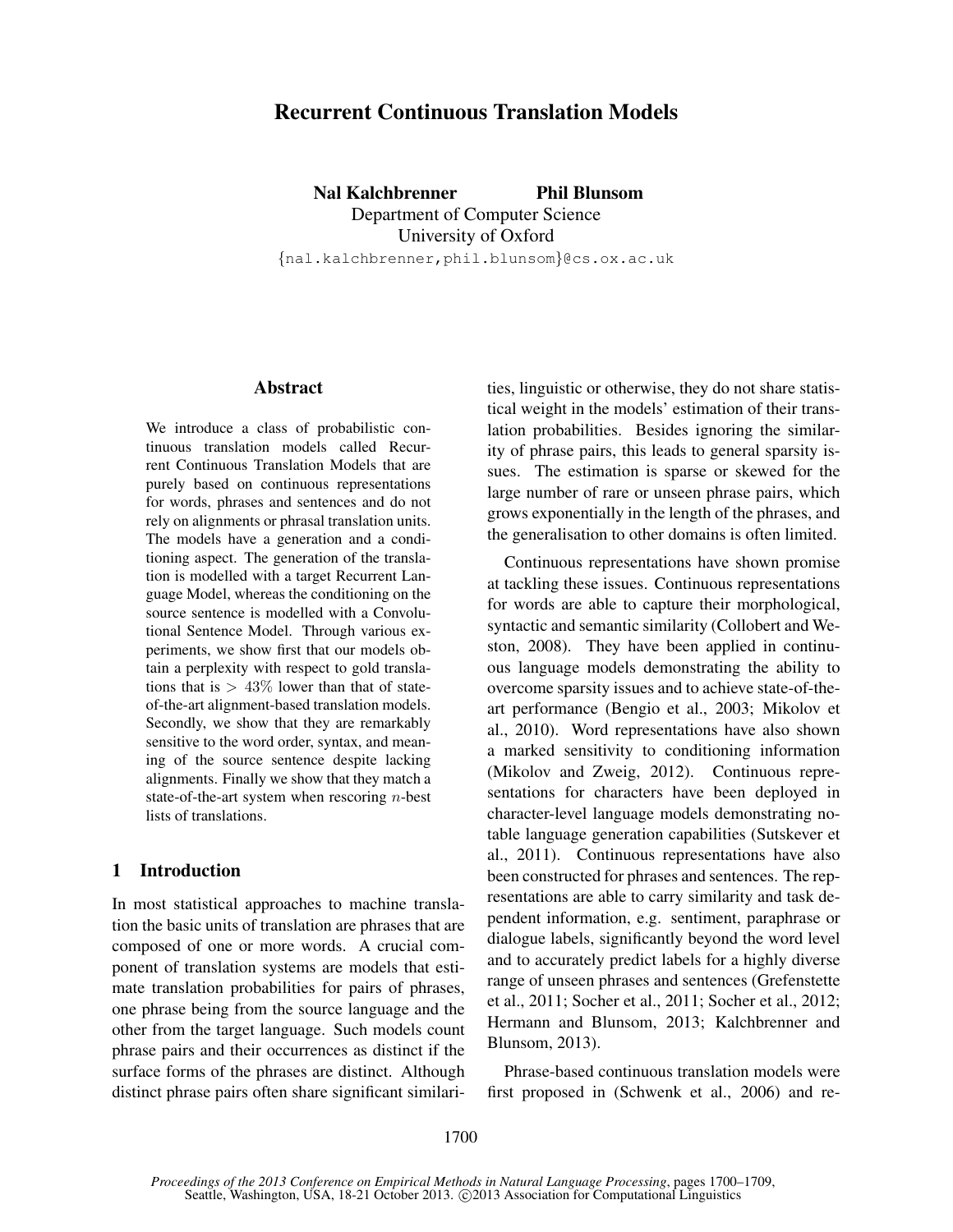cently further developed in (Schwenk, 2012; Le et al., 2012). The models incorporate a principled way of estimating translation probabilities that robustly extends to rare and unseen phrases. They achieve significant Bleu score improvements and yield semantically more suggestive translations. Although wide-reaching in their scope, these models are limited to fixed-size source and target phrases and simplify the dependencies between the target words taking into account restricted target language modelling information.

We describe a class of continuous translation models called Recurrent Continuous Translation Models (RCTM) that map without loss of generality a sentence from the source language to a probability distribution over the sentences in the target language. We define two specific RCTM architectures. Both models adopt a recurrent language model for the generation of the target translation (Mikolov et al., 2010). In contrast to other  $n$ -gram approaches, the recurrent language model makes no Markov assumptions about the dependencies of the words in the target sentence.

The two RCTMs differ in the way they condition the target language model on the source sentence. The first RCTM uses the convolutional sentence model (Kalchbrenner and Blunsom, 2013) to transform the source word representations into a representation for the source sentence. The source sentence representation in turn constraints the generation of each target word. The second RCTM introduces an intermediate representation. It uses a truncated variant of the convolutional sentence model to first transform the source word representations into representations for the target words; the latter then constrain the generation of the target sentence. In both cases, the convolutional layers are used to generate combined representations for the phrases in a sentence from the representations of the words in the sentence.

An advantage of RCTMs is the lack of latent alignment segmentations and the sparsity associated with them. Connections between source and target words, phrases and sentences are learnt only implicitly as mappings between their continuous representations. As we see in Sect. 5, these mappings often carry remarkably precise morphological, syntactic and semantic information. Another advantage is that the probability of a translation under the models is efficiently computable requiring a small number of matrix-vector products that is linear in the length of the source and the target sentence. Further, translations can be generated directly from the probability distribution of the RCTM without any external resources.

We evaluate the performance of the models in four experiments. Since the translation probabilities of the RCTMs are tractable, we can measure the perplexity of the models with respect to the reference translations. The perplexity of the models is significantly lower than that of IBM Model 1 and is  $> 43\%$ lower than the perplexity of a state-of-the-art variant of the IBM Model 2 (Brown et al., 1993; Dyer et al., 2013). The second and third experiments aim to show the sensitivity of the output of the RCTM II to the linguistic information in the source sentence. The second experiment shows that under a random permutation of the words in the source sentences, the perplexity of the model with respect to the reference translations becomes significantly worse, suggesting that the model is highly sensitive to word position and order. The third experiment inspects the translations generated by the RCTM II. The generated translations demonstrate remarkable morphological, syntactic and semantic agreement with the source sentence. Finally, we test the RCTMs on the task of rescoring  $n$ -best lists of translations. The performance of the RCTM probabilities joined with a single word penalty feature matches the performance of the state-of-the-art translation system cdec that makes use of twelve features including five alignment-based translation models (Dyer et al., 2010).

We proceed as follows. We begin in Sect. 2 by describing the general modelling framework underlying the RCTMs. In Sect. 3 we describe the RCTM I and in Sect. 4 the RCTM II. Section 5 is dedicated to the four experiments and we conclude in Sect.  $6<sup>1</sup>$ 

## 2 Framework

We begin by describing the modelling framework underlying RCTMs. An RCTM estimates the probability  $P(f|e)$  of a target sentence  $f = f_1, ..., f_m$  being a translation of a source sentence  $e = e_1, ..., e_k$ . Let

<sup>&</sup>lt;sup>1</sup>Code and models available at  $n = 1$ .co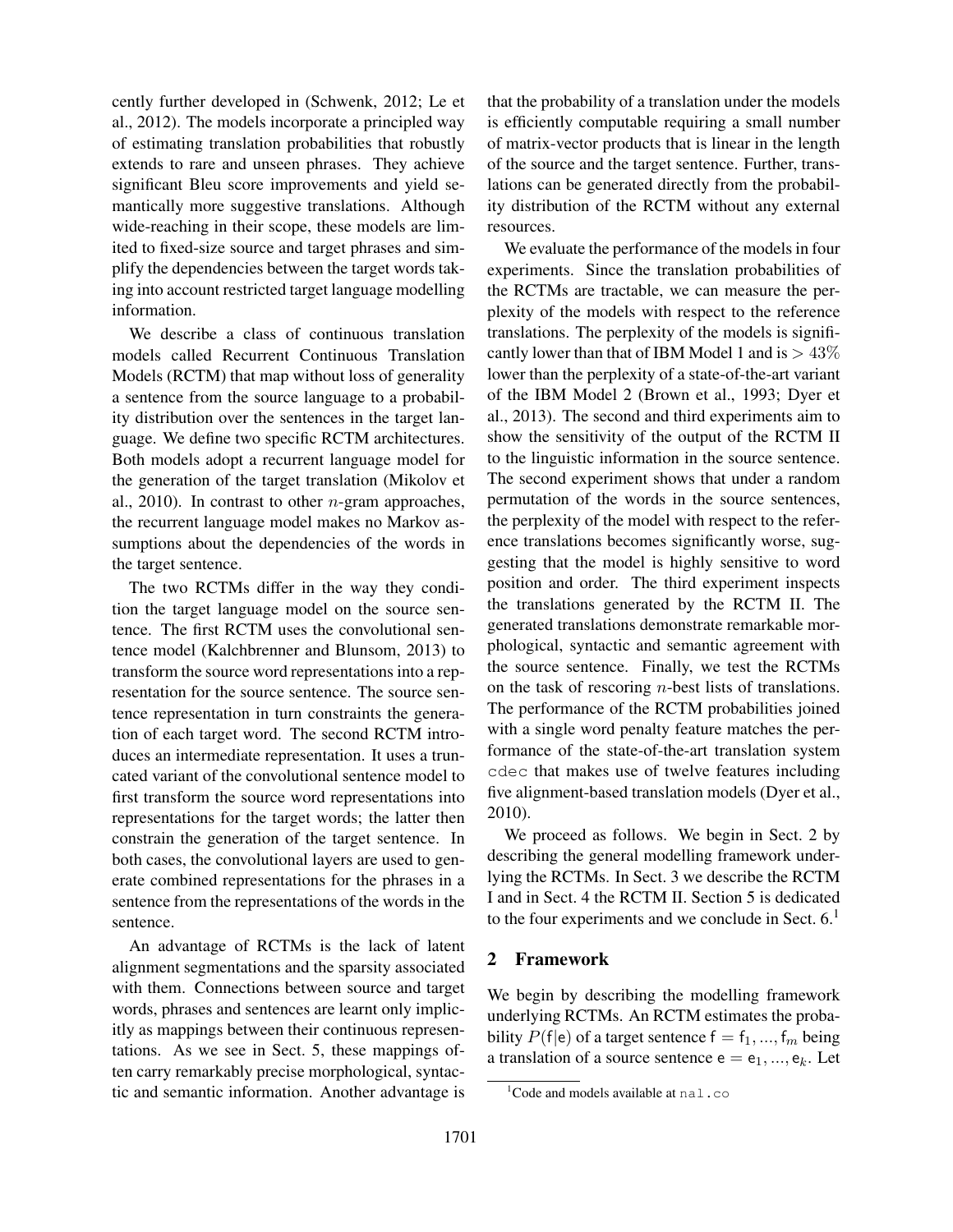us denote by  $f_{i:j}$  the substring of words  $f_i, ..., f_j$ . Using the following identity,

$$
P(\mathsf{f}|\mathsf{e}) = \prod_{i=1}^{m} P(\mathsf{f}_i|\mathsf{f}_{1:i-1}, \mathsf{e}) \tag{1}
$$

an RCTM estimates  $P(f|e)$  by directly computing for each target position  $i$  the conditional probability  $P(f_i|f_{1:i-1}, e)$  of the target word  $f_i$  occurring in the translation at position  $i$ , given the preceding target words  $f_{1:i-1}$  and the source sentence e. We see that an RCTM is sensitive not just to the source sentence e but also to the preceding words  $f_{1:i-1}$  in the target sentence; by doing so it incorporates a model of the target language itself.

To model the conditional probability  $P(f|e)$ , an RCTM comprises both a generative architecture for the target sentence and an architecture for conditioning the latter on the source sentence. To fully capture Eq. 1, we model the generative architecture with a recurrent language model (RLM) based on a recurrent neural network (Mikolov et al., 2010). The prediction of the *i*-th word  $f_i$  in a RLM depends on all the preceding words  $f_{1:i-1}$  in the target sentence ensuring that conditional independence assumptions are not introduced in Eq. 1. Although the prediction is most strongly influenced by words closely preceding  $f_i$ , long-range dependencies from across the whole sentence can also be exhibited. The conditioning architectures are model specific and are treated in Sect. 3-4. Both the generative and conditioning aspects of the models deploy continuous representations for the constituents and are trained as a single joint architecture. Given the modelling framework underlying RCTMs, we now proceed to describe in detail the recurrent language model underlying the generative aspect.

### 2.1 Recurrent Language Model

A RLM models the probability  $P(f)$  that the sequence of words f occurs in a given language. Let  $f = f_1, ..., f_m$  be a sequence of m words, e.g. a sentence in the target language. Analogously to Eq. 1, using the identity,

$$
P(f) = \prod_{i=1}^{m} P(f_i | f_{1:i-1})
$$
 (2)

the model explicitly computes without simplifying assumptions the conditional distributions



Figure 1: A RLM (left) and its unravelling to depth 3 (right). The recurrent transformation is applied to the hidden layer  $h_{i-1}$  and the result is summed to the representation for the current word  $f_i$ . After a non-linear transformation, a probability distribution over the next word  $f_{i+1}$ is predicted.

 $P(f_i | f_{1:i-1})$ . The architecture of a RLM comprises a vocabulary  $V$  that contains the words  $f_i$  of the language as well as three transformations: an input vocabulary transformation  $I \in \mathbb{R}^{q \times |V|}$ , a recurrent transformation  $\mathbf{R} \in \mathbb{R}^{q \times q}$  and an output vocabulary transformation  $O \in \mathbb{R}^{|V| \times q}$ . For each word  $f_k \in V$ , we indicate by  $i(f_k)$  its index in V and by  $\mathsf{v}(\mathsf{f}_k) \in \mathbb{R}^{|V| \times 1}$  an all zero vector with only  $v(f_k)_{i(f_k)} = 1.$ 

For a word  $f_i$ , the result of  $I \cdot v(f_i) \in \mathbb{R}^{q \times 1}$  is the input continuous representation of  $f_i$ . The parameter q governs the size of the word representation. The prediction proceeds by successively applying the recurrent transformation  $\bf{R}$  to the word representations and predicting the next word at each step. In detail, the computation of each  $P(f_i|f_{1:i-1})$ proceeds recursively. For  $1 < i < m$ ,

$$
h_1 = \sigma(\mathbf{I} \cdot \mathsf{v}(\mathsf{f}_1)) \tag{3a}
$$

$$
h_{i+1} = \sigma(\mathbf{R} \cdot h_i + \mathbf{I} \cdot \mathbf{v}(\mathbf{f}_{i+1})) \tag{3b}
$$

$$
o_{i+1} = \mathbf{O} \cdot h_i \tag{3c}
$$

and the conditional distribution is given by,

$$
P(\mathbf{f}_i = v | \mathbf{f}_{1:i-1}) = \frac{\exp(o_{i,v})}{\sum_{v=1}^{V} \exp(o_{i,v})}
$$
(4)

In Eq. 3,  $\sigma$  is a nonlinear function such as tanh. Bias values  $b_h$  and  $b_o$  are included in the computation. An illustration of the RLM is given in Fig. 1.

The RLM is trained by backpropagation through time (Mikolov et al., 2010). The error in the predicted distribution calculated at the output layer is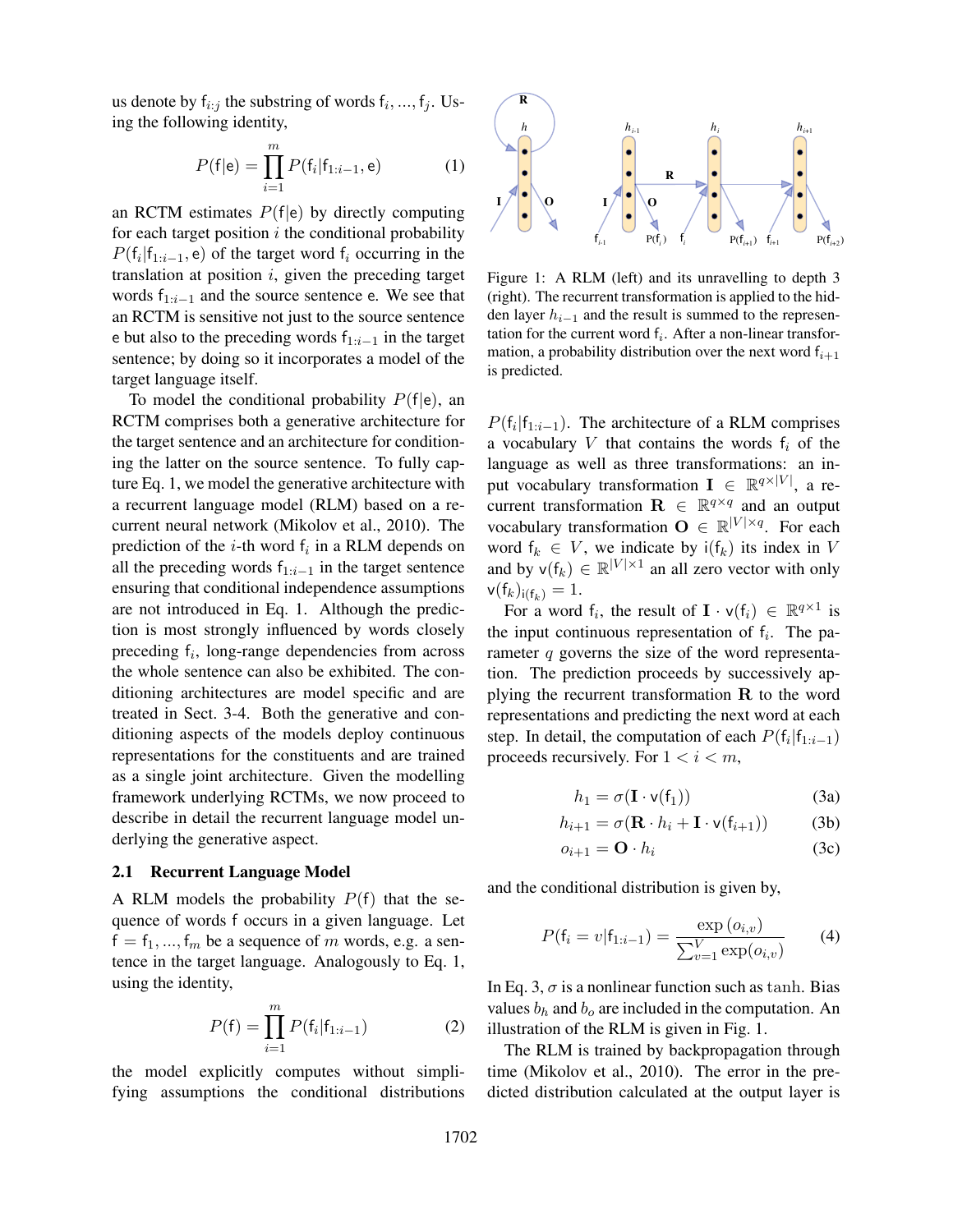backpropagated through the recurrent layers and cumulatively added to the errors of the previous predictions for a given number  $d$  of steps. The procedure is equivalent to standard backpropagation over a RLM that is unravelled to depth  $d$  as in Fig. 1.

RCTMs may be thought of as RLMs, in which the predicted distributions for each word  $f_i$  are conditioned on the source sentence e. We next define two conditioning architectures each giving rise to a specific RCTM.

## 3 Recurrent Continuous Translation Model I

The RCTM I uses a convolutional sentence model (CSM) in the conditioning architecture. The CSM creates a representation for a sentence that is progressively built up from representations of the ngrams in the sentence. The CSM embodies a hierarchical structure. Although it does not make use of an explicit parse tree, the operations that generate the representations act locally on small  $n$ -grams in the lower layers of the model and act increasingly more globally on the whole sentence in the upper layers of the model. The lack of the need for a parse tree yields two central advantages over sentence models that require it (Grefenstette et al., 2011; Socher et al., 2012). First, it makes the model robustly applicable to a large number of languages for which accurate parsers are not available. Secondly, the translation probability distribution over the target sentences does not depend on the chosen parse tree.

The RCTM I conditions the probability of each target word  $f_i$  on the continuous representation of the source sentence e generated through the CSM. This is accomplished by adding the sentence representation to each hidden layer  $h_i$  in the target recurrent language model. We next describe the procedure in more detail, starting with the CSM itself.

#### 3.1 Convolutional Sentence Model

The CSM models the continuous representation of a sentence based on the continuous representations of the words in the sentence. Let  $e = e_1...e_k$  be a sentence in a language and let  $\mathsf{v}(\mathsf{e}_i) \in \mathbb{R}^{q \times 1}$  be the continuous representation of the word  $e_i$ . Let  $\mathbf{E}^{\mathsf{e}} \in \mathbb{R}^{q \times k}$  be the *sentence matrix* for e defined by,

$$
\mathbf{E}_{:,i}^{\mathbf{e}} = \mathbf{v}(\mathbf{e}_i) \tag{5}
$$



Figure 2: A CSM for a six word source sentence e and the computed sentence representation e.  $\mathbf{K}^2, \mathbf{K}^3$  are weight matrices and  $\mathbf{L}^3$  is a top weight matrix. To the right, an instance of a one-dimensional convolution between some weight matrix  $K^i$  and a generic matrix M that could for instance correspond to  $\mathbf{E}_2^e$ . The color coding of weights indicates weight sharing.

The main component of the architecture of the CSM is a sequence of *weight* matrices  $(K^i)_{2 \leq i \leq r}$  that correspond to the kernels or filters of the convolution and can be thought of as learnt feature detectors. From the sentence matrix  $E^e$  the CSM computes a continuous vector representation  $\mathbf{e} \in \mathbb{R}^{q \times 1}$  for the sentence e by applying a sequence of convolutions to  $E^e$  whose weights are given by the weight matrices. The weight matrices and the sequence of convolutions are defined next.

or d'of sept. The procedure is  $\mathbb{R}^2$ .<br>
The procedure is the procedure of steps and the continuous representation of the beam of the beam of the set of set of the continuous Translation Figure 2: A CSM for a six word We denote by  $(K^i)_{2 \leq i \leq r}$  a sequence of weight matrices where each  $\mathbf{K}^{\overline{i}} \in \mathbb{R}^{q \times i}$  is a matrix of i columns and  $r = \lfloor \sqrt{2N} \rfloor$ , where N is the length of the longest source sentence in the training set. Each row of  $K^i$  is a vector of i weights that is treated as the kernel or filter of a *one-dimensional* convolution. Given for instance a matrix  $M \in \mathbb{R}^{q \times j}$  where the number of columns  $j \geq i$ , each row of  $K^i$  can be convolved with the corresponding row in M, resulting in a matrix  $K^i * M$ , where  $*$  indicates the convolution operation and  $(\mathbf{K}^i * \mathbf{M}) \in \mathbb{R}^{q \times (j-i+1)}$ . For  $i = 3$ , the value  $(\mathbf{K}^i * \mathbf{M})_{:,a}$  is computed by:

$$
{\bf K}_{:,1}^i\odot {\bf M}_{:,a} + {\bf K}_{:,2}^i\odot {\bf M}_{:,a+1} + {\bf K}_{:,3}^i\odot {\bf M}_{:,a+2} \;\; (6)
$$

where  $\odot$  is component-wise vector product. Applying the convolution kernel  $K<sup>i</sup>$  yields a matrix  $(K<sup>i</sup>*M)$  that has  $i-1$  columns less than the original matrix M.

Given a source sentence of length  $k$ , the CSM convolves successively with the sentence matrix  $E^e$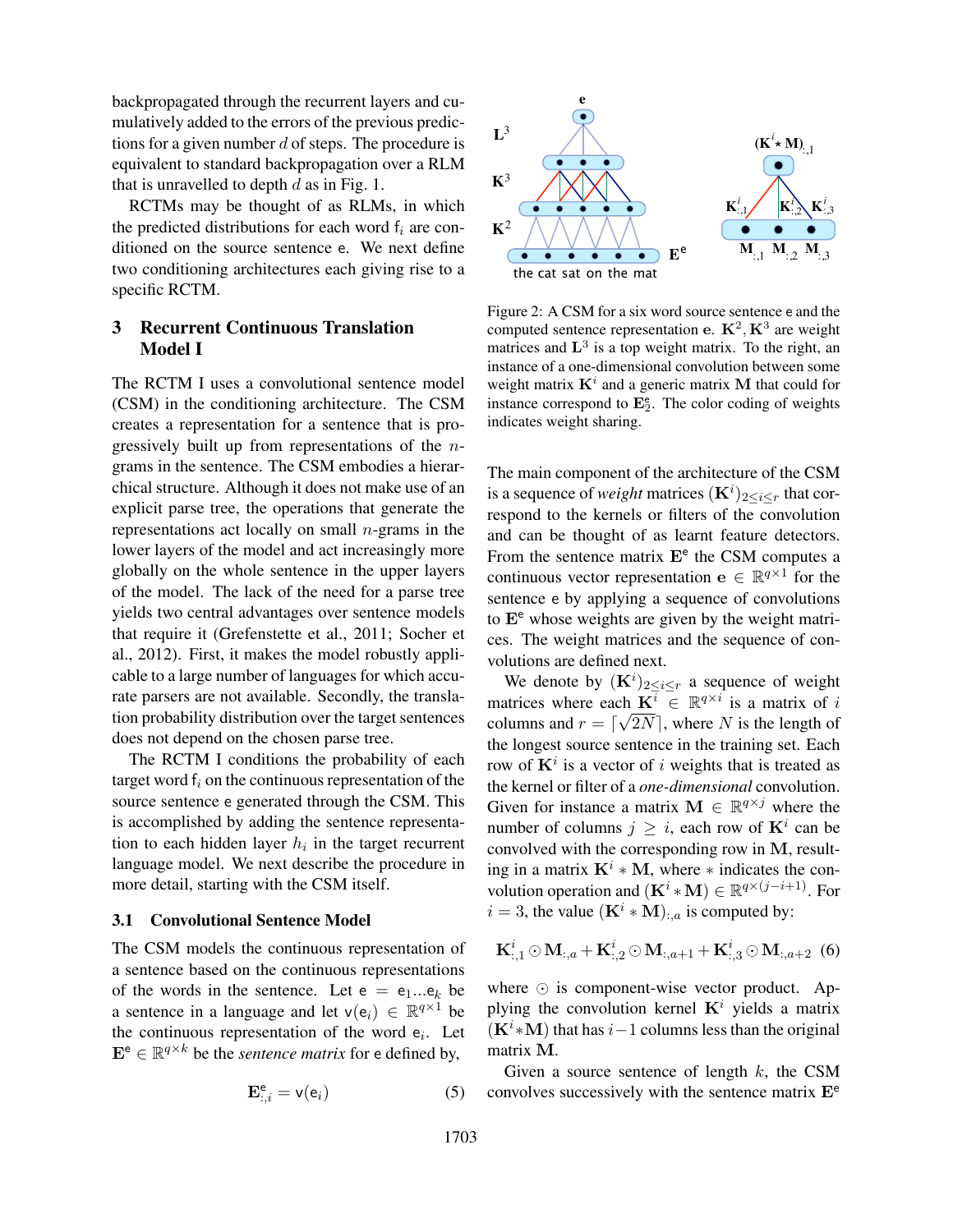the sequence of weight matrices  $(K^i)_{2 \leq i \leq r}$ , one after the other starting with  $\mathbf{K}^2$  as follows:

$$
\mathbf{E}_1^e = \mathbf{E}^e \tag{7a}
$$

$$
\mathbf{E}_{i+1}^{\mathsf{e}} = \sigma(\mathbf{K}^{i+1} * \mathbf{E}_{i}^{\mathsf{e}})
$$
 (7b)

After a few convolution operations,  $\mathbf{E}_i^e$  is either a vector in  $\mathbb{R}^{q \times 1}$ , in which case we obtained the desired representation, or the number of columns in  $\mathbf{E}_i^e$  is smaller than the number  $i + 1$  of columns in the next weight matrix  $K^{i+1}$ . In the latter case, we equally obtain a vector in  $\mathbb{R}^{q \times 1}$  by simply applying a top weight matrix  $\mathbf{L}^{j}$  that has the same number of columns as  $\mathbf{E}_i^e$ . We thus obtain a sentence representation  $e \in \mathbb{R}^{q \times 1}$  for the source sentence e. Note that the convolution operations in Eq. 7b are interleaved with non-linear functions  $\sigma$ . Note also that, given the different levels at which the weight matrices  $K^i$  and  $L^i$  are applied, the top weight matrix  $\mathbf{L}^j$  comes from an additional sequence of weight matrices  $(\mathbf{L}^{i})_{2\leq i\leq r}$  distinct from  $(\mathbf{K}^{i})_{2\leq i\leq r}$ . Fig. 2 depicts an instance of the CSM and of a onedimensional convolution.<sup>2</sup>

### 3.2 RCTM I

As defined in Sect. 2, the RCTM I models the conditional probability  $P(f|e)$  of a sentence  $f = f_1, ..., f_m$ in a target language F being the translation of a sentence  $e = e_1, ..., e_k$  in a source language E. According to Eq. 1, the RCTM I explicitly computes the conditional distributions  $P(f_i | f_{1:i-1}, e)$ . The architecture of the RCTM I comprises a source vocabulary  $V^{\mathsf{E}}$  and a target vocabulary  $V^{\mathsf{F}}$ , two sequences of weight matrices  $(K^i)_{2 \leq i \leq r}$  and  $(L^i)_{2 \leq i \leq r}$  that are part of the constituent CSM, transformations  $\mathbf{I} \in \mathbb{R}^{q \times |V^{\mathsf{F}}|}$ ,  $\mathbf{R} \in \mathbb{R}^{q \times q}$  and  $\mathbf{O} \in \mathbb{R}^{|V^{\mathsf{F}}| \times q}$  that are part of the constituent RLM and a sentence transformation  $S \in \mathbb{R}^{q \times q}$ . We write  $e = \text{csm}(e)$  for the output of the CSM with e as the input sentence.

The computation of the RCTM I is a simple modification to the computation of the RLM described in Eq. 3. It proceeds recursively as follows:

$$
s = S \cdot \text{csm}(e) \tag{8a}
$$

$$
h_1 = \sigma(\mathbf{I} \cdot \mathbf{v}(\mathbf{f}_1) + \mathbf{s}) \tag{8b}
$$

$$
h_{i+1} = \sigma(\mathbf{R} \cdot h_i + \mathbf{I} \cdot \mathbf{v}(\mathbf{f}_{i+1}) + \mathbf{s}) \qquad (8c)
$$

$$
o_{i+1} = \mathbf{O} \cdot h_i \tag{8d}
$$

and the conditional distributions  $P(f_{i+1}|f_{1:i}, e)$  are obtained from  $o_i$  as in Eq. 4.  $\sigma$  is a nonlinear function and bias values are included throughout the computation. Fig. 3 illustrates an RCTM I.

Two aspects of the RCTM I are to be remarked. First, the length of the target sentence is predicted by the target RLM itself that by its architecture has a bias towards shorter sentences. Secondly, the representation of the source sentence e constraints uniformly all the target words, contrary to the fact that the target words depend more strongly on certain parts of the source sentence and less on other parts. The next model proposes an alternative formulation of these aspects.

## 4 Recurrent Continuous Translation Model II

The central idea behind the RCTM II is to first estimate the length  $m$  of the target sentence independently of the main architecture. Given  $m$  and the source sentence e, the model constructs a representation for the *n*-grams in e, where *n* is set to 4. Note that each level of the CSM yields  $n$ -gram representations of e for a specific value of  $n$ . The 4-gram representation of e is thus constructed by truncating the CSM at the level that corresponds to  $n = 4$ . The procedure is then inverted. From the 4-gram representation of the source sentence e, the model builds a representation of a sentence that has the predicted length  $m$  of the target. This is similarly accomplished by truncating the *inverted* CSM for a sentence of length  $m$ .

We next describe in detail the Convolutional  $n$ gram Model (CGM). Then we return to specify the RCTM II.

#### 4.1 Convolutional  $n$ -gram model

The CGM is obtained by truncating the CSM at the level where n-grams are represented for the chosen value of *n*. A column **g** of a matrix  $\mathbf{E}_i^e$  obtained according to Eq. 7 represents an  $n$ -gram from the source sentence e. The value of  $n$  corresponds to the number of word vectors from which the  $n$ -gram representation  $g$  is constructed; equivalently,  $n$  is the span of the weights in the CSM underneath g (see Fig. 2-3). Note that any column in a matrix  $\mathbf{E}_i^e$  represents an *n*-gram with the same span value n. We denote by gram $(\mathbf{E}_i^e)$  the size of the n-grams

<sup>&</sup>lt;sup>2</sup>For a formal treatment of the construction, see (Kalchbrenner and Blunsom, 2013).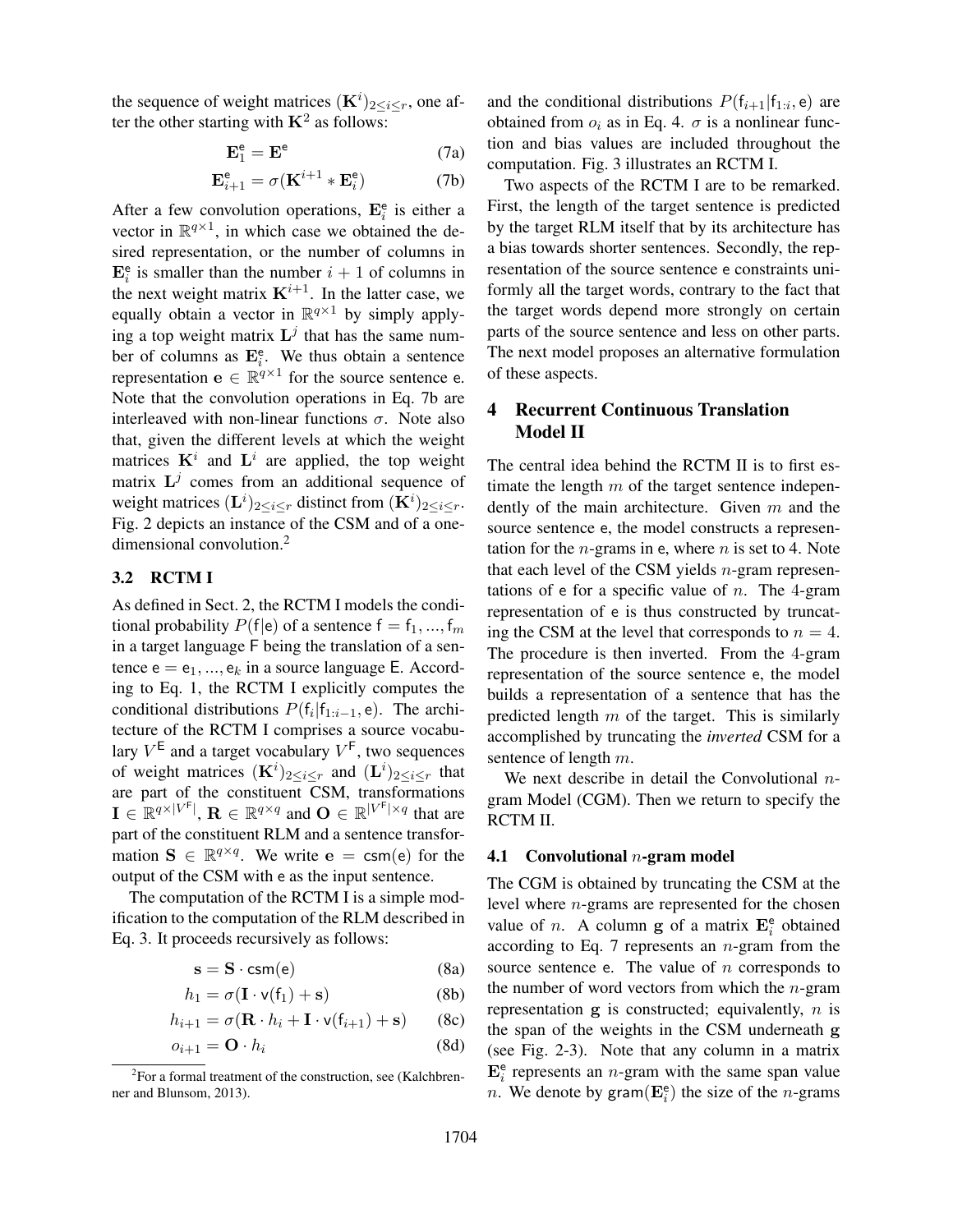

Figure 3: A graphical depiction of the two RCTMs. Arrows represent full matrix transformations while lines are vector transformations corresponding to columns of weight matrices.

represented by  $\mathbf{E}_i^e$ . For example, for a sufficiently long sentence e, gram $(\mathbf{E}_2^e) = 2$ , gram $(\mathbf{E}_3^e) = 4$ , gram $(\mathbf{E}_4^e) = 7$ . We denote by cgm $(e, n)$  that matrix  $\mathbf{E}_i^e$  from the CSM that represents the *n*-grams of the source sentence e.

The CGM can also be inverted to obtain a representation for a sentence from the representation of its n-grams. We denote by icgm the inverse CGM, which depends on the size of the  $n$ -gram representation cgm(e, n) and on the target sentence length m. The transformation icgm unfolds the *n*-gram representation onto a representation of a target sentence with m words. The architecture corresponds to an inverted CGM or, equivalently, to an inverted truncated CSM (Fig. 3). Given the transformations cgm and icgm, we now detail the computation of the RCTM II.

#### 4.2 RCTM II

The RCTM II models the conditional probability  $P(f|e)$  by factoring it as follows:

$$
P(\mathsf{f}|\mathsf{e}) = P(\mathsf{f}|m, \mathsf{e}) \cdot P(m|\mathsf{e}) \tag{9a}
$$

$$
= \prod_{i=1}^{m} P(f_{i+1}|f_{1:i}, m, e) \cdot P(m|e) \qquad (9b)
$$

and computing the distributions  $P(f_{i+1} | f_{1:i}, m, e)$ and  $P(m|\mathbf{e})$ . The architecture of the RCTM II comprises all the elements of the RCTM I together with the following additional elements: a translation transformation  $T^{q \times q}$  and two sequences of weight matrices  $({\bf J}^{i})_{2\leq i\leq s}$  and  $({\bf H}^{i})_{2\leq i\leq s}$  that are part of the icgm<sup>3</sup>.

The computation of the RCTM II proceeds recursively as follows:

$$
\mathbf{E}^g = \text{cgm}(\mathbf{e}, 4) \tag{10a}
$$

$$
\mathbf{F}_{:,j}^{g} = \sigma(\mathbf{T} \cdot \mathbf{E}_{:,j}^{g})
$$
 (10b)

$$
\mathbf{F} = \text{icgm}(\mathbf{F}^g, m) \tag{10c}
$$

$$
h_1 = \sigma(\mathbf{I} \cdot \mathsf{v}(\mathsf{f}_1) + \mathbf{S} \cdot \mathbf{F}_{:,1}) \tag{10d}
$$

$$
h_{i+1} = \sigma(\mathbf{R} \cdot h_i + \mathbf{I} \cdot \mathbf{v}(\mathbf{f}_{i+1}) + \mathbf{S} \cdot \mathbf{F}_{:,i+1}) \tag{10e}
$$

$$
o_{i+1} = \mathbf{O} \cdot h_i \tag{10f}
$$

and the conditional distributions  $P(f_{i+1} | f_{1:i}, e)$  are obtained from  $o_i$  as in Eq. 4. Note how each reconstructed vector  $\mathbf{F}_{:,i}$  is added successively to the corresponding layer  $h_i$  that predicts the target word  $f_i$ . The RCTM II is illustrated in Fig. 3.

<sup>&</sup>lt;sup>3</sup> Just like  $r$  the value  $s$  is small and depends on the length of the source and target sentences in the training set. See Sect. 5.1.2.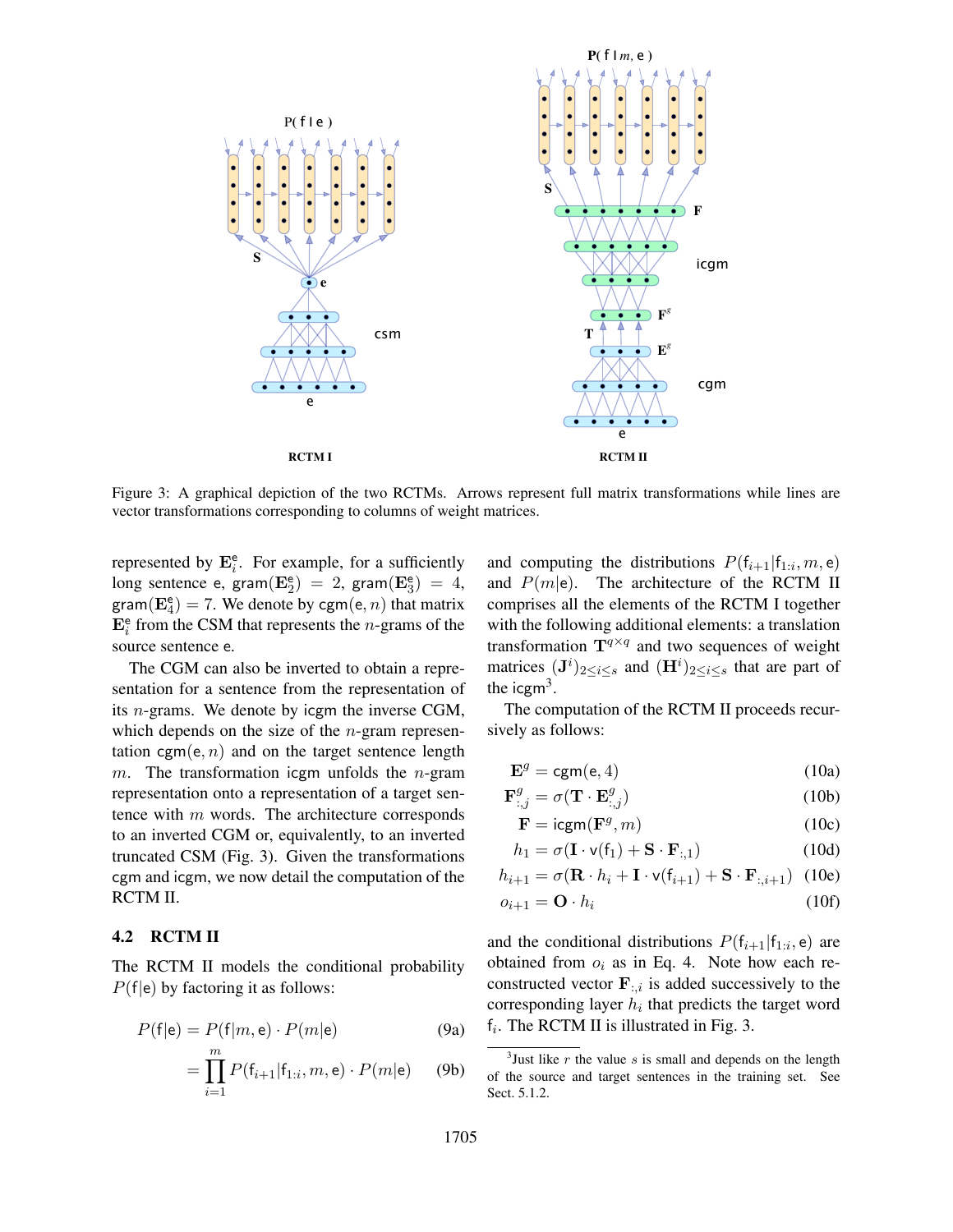For the separate estimation of the length of the translation, we estimate the conditional probability  $P(m|e)$  by letting,

$$
P(m|\mathbf{e}) = P(m|k) = \text{Poisson}(\lambda_k) \tag{11}
$$

where  $k$  is the length of the source sentence e and Poisson( $\lambda$ ) is a Poisson distribution with mean  $\lambda$ . This concludes the description of the RCTM II. We now turn to the experiments.

### 5 Experiments

We report on four experiments. The first experiment considers the perplexities of the models with respect to reference translations. The second and third experiments test the sensitivity of the RCTM II to the linguistic aspects of the source sentences. The final experiment tests the rescoring performance of the two models.

#### 5.1 Training

Before turning to the experiments, we describe the data sets, hyper parameters and optimisation algorithms used for the training of the RCTMs.

## 5.1.1 Data sets

The training set used for all the experiments comprises a bilingual corpus of 144953 pairs of sentences less than 80 words in length from the news commentary section of the Eighth Workshop on Machine Translation (WMT) 2013 training data. The source language is English and the target language is French. The English sentences contain about 4.1M words and the French ones about 4.5M words. Words in both the English and French sentences that occur twice or less are substituted with the  $\langle unknown \rangle$  token. The resulting vocabularies  $V^{\text{E}}$ and  $V<sup>F</sup>$  contain, respectively, 25403 English words and 34831 French words.

For the experiments we use four different test sets comprised of the Workshop on Machine Translation News Test (WMT-NT) sets for the years 2009, 2010, 2011 and 2012. They contain, respectively, 2525, 2489, 3003 and 3003 pairs of English-French sentences. For the perplexity experiments unknown words occurring in these data sets are replaced with the  $\langle unknown \rangle$  token. The respective 2008 WMT-NT set containing 2051 pairs of English-French sentences is used as the validation set throughout.

#### 5.1.2 Model hyperparameters

The parameter  $q$  that defines the size of the English vectors  $v(e_i)$  for  $e_i \in V^E$ , the size of the hidden layer  $h_i$  and the size of the French vectors  $v(f_i)$ for  $v(f_i) \in V^F$  is set to  $q = 256$ . This yields a relatively small recurrent matrix and corresponding models. To speed up training, we factorize the target vocabulary  $V^{\text{F}}$  into 256 classes following the procedure in (Mikolov et al., 2011).

The RCTM II uses a convolutional  $n$ -gram model CGM where  $n$  is set to 4. For the RCTM I, the number of weight matrices  $r$  for the CSM is 15, whereas in the RCTM II the number  $r$  of weight matrices for the CGM is  $7$  and the number  $s$  of weight matrices for the inverse CGM is 9. If a test sentence is longer than all training sentences and a larger weight matrix is required by the model, the larger weight matrix is easily factorized into two smaller weight matrices whose weights have been trained. For instance, if a weight matrix of 10 weights is required, but weight matrices have been trained only up to weight 9, then one can factorize the matrix of 10 weights with one of 9 and one of 2. Across all test sets the proportion of sentence pairs that require larger weight matrices to be factorized into smaller ones is  $< 0.1\%$ .

#### 5.1.3 Objective and optimisation

The objective function is the average of the sum of the cross-entropy errors of the predicted words and the true words in the French sentences. The English sentences are taken as input in the prediction of the French sentences, but they are not themselves ever predicted. An  $l_2$  regularisation term is added to the objective. The training of the model proceeds by back-propagation through time. The cross-entropy error calculated at the output layer at each step is back-propagated through the recurrent structure for a number d of steps; for all models we let  $d = 6$ . The error accumulated at the hidden layers is then further back-propagated through the transformation **S** and the CSM/CGM to the input vectors  $v(e_i)$  of the English input sentence e. All weights, including the English vectors, are randomly initialised and inferred during training.

The objective is minimised using mini-batch adaptive gradient descent (Adagrad) (Duchi et al., 2011). The training of an RCTM takes about 15 hours on 3 multicore CPUs. While our experiments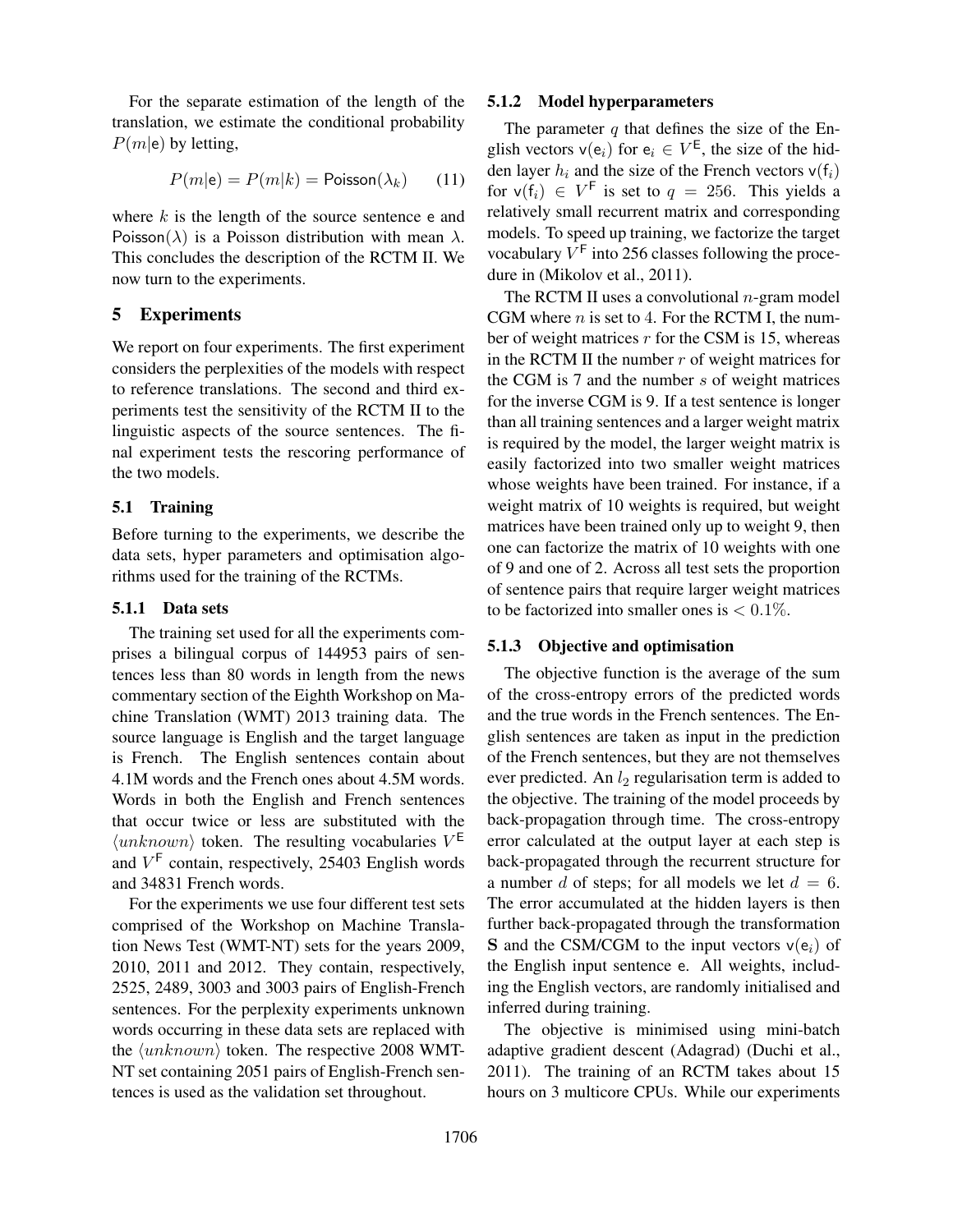| WMT-NT        | 2009 | 2010 | 2011 | 2012 |
|---------------|------|------|------|------|
| $KN-5$        | 218  | 213  | 222  | 225  |
| <b>RLM</b>    | 178  | 169  | 178  | 181  |
| IBM 1         | 207  | 200  | 188  | 197  |
| FA-IBM 2      | 153  | 146  | 135  | 144  |
| <b>RCTMI</b>  | 143  | 134  | 140  | 142  |
| <b>RCTMII</b> | 86   | 77   | 76   | 77   |

Table 1: Perplexity results on the WMT-NT sets.

are relatively small, we note that in principle our models should scale similarly to RLMs which have been applied to hundreds of millions of words.

#### 5.2 Perplexity of gold translations

Since the computation of the probability of a translation under one of the RCTMs is efficient, we can compute the perplexities of the RCTMs with respect to the reference translations in the test sets. The perplexity measure is an indication of the quality that a model assigns to a translation. We compare the perplexities of the RCTMs with the perplexity of the IBM Model 1 (Brown et al., 1993) and of the Fast-Aligner (FA-IBM 2) model that is a state-of-the-art variant of IBM Model 2 (Dyer et al., 2013). We add as baselines the unconditional target RLM and a 5 gram target language model with modified Kneser-Nay smoothing (KN-5). The results are reported in Tab. 1. The RCTM II obtains a perplexity that is  $> 43\%$  lower than that of the alignment based models and that is 40% lower than the perplexity of the RCTM I. The low perplexity of the RCTMs suggests that continuous representations and the transformations between them make up well for the lack of explicit alignments. Further, the difference in perplexity between the RCTMs themselves demonstrates the importance of the conditioning architecture and suggests that the localised 4-gram conditioning in the RCTM II is superior to the conditioning with the whole source sentence of the RCTM I.

#### 5.3 Sensitivity to source sentence structure

The second experiment aims at showing the sensitivity of the RCTM II to the order and position of words in the English source sentence. To this end, we randomly permute in the training and testing sets

| WMT-NT PERM 2009 2010 2011 2012 |                 |  |
|---------------------------------|-----------------|--|
| RCTM II                         | 174 168 175 178 |  |

Table 2: Perplexity results of the RCTM II on the WMT-NT sets where the words in the English source sentences are randomly permuted.

the words in the English source sentence. The results on the permuted data are reported in Tab. 2. If the RCTM II were roughly comparable to a bag-ofwords approach, there would be no difference under the permutation of the words. By contrast, the difference of the results reported in Tab. 2 with those reported in Tab. 1 is very significant, clearly indicating the sensitivity to word order and position of the translation model.

### 5.3.1 Generating from the RCTM II

To show that the RCTM II is sensitive not only to word order, but also to other syntactic and semantic traits of the sentence, we generate and inspect candidate translations for various English source sentences. The generation proceeds by sampling from the probability distribution of the RCTM II itself and does not depend on any other external resources. Given an English source sentence e, we let  $m$  be the length of the gold translation and we search the distribution computed by the RCTM II over all sentences of length  $m$ . The number of possible target sentences of length m amounts to  $|V|^m = 34831^m$ where  $V = V^F$  is the French vocabulary; directly considering all possible translations is intractable. We proceed as follows: we sample with replacement 2000 sentences from the distribution of the RCTM II, each obtained by predicting one word at a time. We start by predicting a distribution for the first target word, restricting that distribution to the top 5 most probable words and sampling the first word of a candidate translation from the restricted distribution of 5 words. We proceed similarly for the remaining words. Each sampled sentence has a well-defined probability assigned by the model and can thus be ranked. Table 3 gives various English source sentences and some candidate French translations generated by the RCTM II together with their ranks.

The results in Tab. 3 show the remarkable syntactic agreements of the candidate translations; the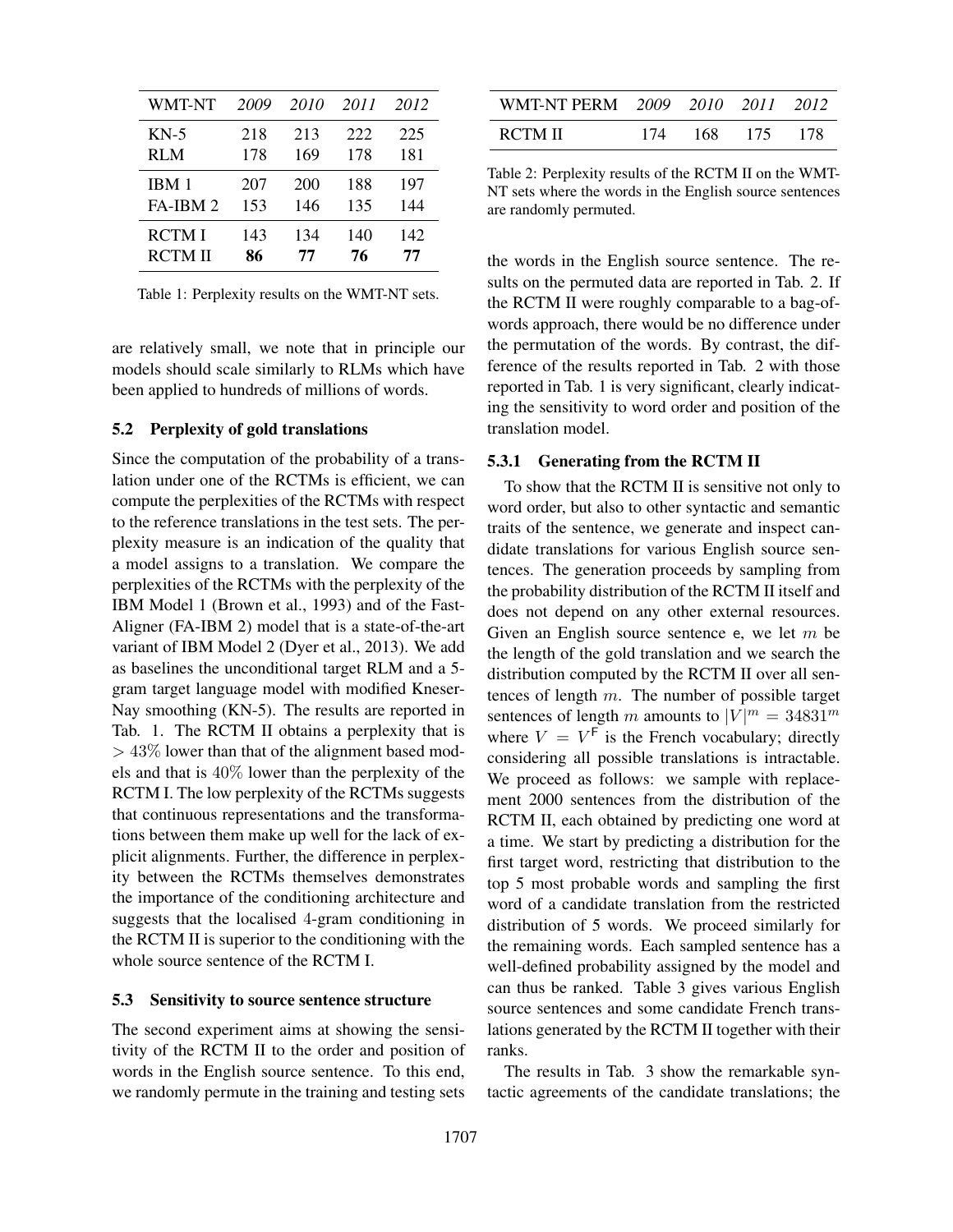| <b>English source sentence</b> | <b>French gold translation</b>    | <b>RCTM II candidate translation</b>                                                  | Rank   |
|--------------------------------|-----------------------------------|---------------------------------------------------------------------------------------|--------|
| <i>the patient is sick.</i>    | le patient est malade.            | le patient est insuffisante.<br>le patient est mort.<br>la patient est insuffisante.  | 23     |
| the patient is dead.           | le patient est mort.              | le patient est mort.<br>le patient est dépassé.                                       | 4      |
| the patient is ill.            | le patient est malade.            | le patient est mal.                                                                   | 3      |
| the patients are sick.         | les patients sont malades.        | les patients sont confrontés.<br>les patients sont corrompus.                         | 2<br>5 |
| the patients are dead.         | les patients sont morts.          | les patients sont morts.                                                              | 1      |
| the patients are ill.          | les patients sont malades.        | les patients sont confrontés.                                                         | 5      |
| the patient was ill.           | le patient était malade.          | le patient était mal.                                                                 | 2      |
| the patients are not dead.     | les patients ne sont pas morts.   | les patients ne sont pas morts.                                                       |        |
| the patients are not sick.     | les patients ne sont pas malades. | les patients ne sont pas $\langle unknown \rangle$ .<br>les patients ne sont pas mal. | 1<br>6 |
| the patients were saved.       | les patients ont été sauvés.      | les patients ont été sauvées.                                                         | 6      |

Table 3: English source sentences, respective translations in French and candidate translations generated from the RCTM II and ranked out of 2000 samples according to their decreasing probability. Note that end of sentence dots (.) are generated as part of the translation.

| WMT-NT                                             | 2009 2010 2011 2012 |  |
|----------------------------------------------------|---------------------|--|
| $RCTM I + WP$                                      | 19.7 21.1 22.5 21.5 |  |
| $RCTM II + WP$                                     | 19.8 21.1 22.5 21.7 |  |
| cdec $(12 \text{ features})$ 19.9 $21.2$ 22.6 21.8 |                     |  |

Table 4: Bleu scores on the WMT-NT sets of each RCTM linearly interpolated with a word penalty WP. The cdec system includes WP as well as five translation models and two language modelling features, among others.

large majority of the candidate translations are fully well-formed French sentences. Further, subtle syntactic features such as the singular or plural ending of nouns and the present and past tense of verbs are well correlated between the English source and the French candidate targets. Finally, the meaning of the English source is well transferred on the French candidate targets; where a correlation is unlikely or the target word is not in the French vocabulary, a semantically related word or synonym is selected by the model. All of these traits suggest that the RCTM II is able to capture a significant amount of both syntactic and semantic information from the English source sentence and successfully transfer it onto the French translation.

#### 5.4 Rescoring and BLEU Evaluation

The fourth experiment tests the ability of the RCTM I and the RCTM II to choose the best translation among a large number of candidate translations produced by another system. We use the cdec system to generate a list of 1000 best candidate translations for each English sentence in the four WMT-NT sets. We compare the rescoring performance of the RCTM I and the RCTM II with that of the cdec itself. cdec employs 12 engineered features including, among others, 5 translation models, 2 language model features and a word penalty feature (WP). For the RCTMs we simply interpolate the log probability assigned by the models to the candidate translations with the word penalty feature WP, tuned on the validation data. The results of the experiment are reported in Tab. 4.

While there is little variance in the resulting Bleu scores, the performance of the RCTMs shows that their probabilities correlate with translation quality. Combining a monolingual RLM feature with the RCTMs does not improve the scores, while reducing cdec to just one core translation probability and language model features drops its score by two to five tenths. These results indicate that the RCTMs have been able to learn both translation and language modelling distributions.